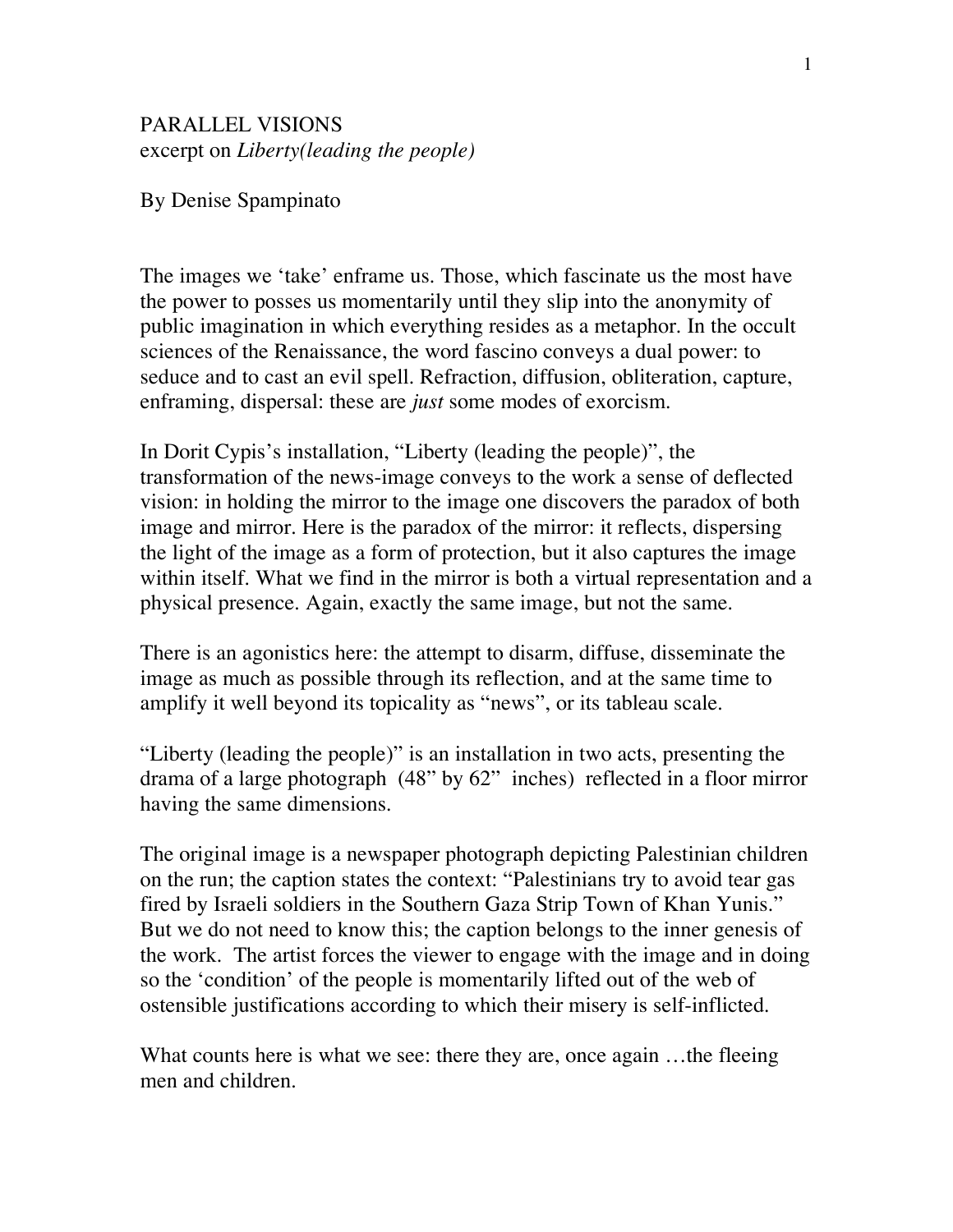How ironic that an oppressed people must always be shown on the run. A conquered people on the way to somewhere else. We have seen them before: carrying their infirm in wheelbarrows, struggling with their terrified animals, or wearing that mask of astonishment that is unmoving and unforgiving. We have seen them in their destroyed buses, a momentary respite from the vagaries of being a refugee. Subject different groups to violence and you remove their cultural specificity and reduce humans to what the Italian philosopher Giorgio Agamben has called, "bare life." The word "exhausted" does not even confer the proper euphemism. When they are not shown on the run, we see them dying, defeated, raging. These are the paradigms we have created for a people we never see in the news in their "banal domesticity."

The image of the oppressed becomes a metaphor for motion: it is precisely this trope of velocity, precariousness, displacement that Cypis is "stilling" by capturing the image, diffusing (and defusing) it in a mirror. Taming it and setting it back into motion, on its way to… Her enframing arrests the gaze, it forces us to look harder, and to interpret their plight by reading from their gestures what the context oftentimes refuses to provide. Language can try to blunt the visual testament of suffering, but it will always fail. Of course others would say, what about the suffering they may have brought on someone else? If so, then everyone's suffering, one at a time without placing one over the other.

Yes, as Sontag has rightfully noted: a photo is an argument for a way of packaging the world. What is referred to as the simulacra, the nihilism of the image, is really the symptom of a vast undifferentiated space, emptied of the gaze of dissent, or of contemplation. Mediation is the art of trespassing absolute positions. The artist as a mediator is simultaneously the petitioner for the other, and the advocate for self-reflection. The directionality of this discourse is radial, but ultimately it returns us to the body: but never just "my" body.

What would be the "practical" use of a parallel vision, if any? What does it do in the "real" order of things?

Parallels do not meet, nor do parallel worlds, but a parallel vision presumes a hypothetical order of things, a language that can accommodate the "as if" and the "what if:" the impossible violation of our limited expectations. A parallel vision presumes a language that deflects the excessive preoccupation